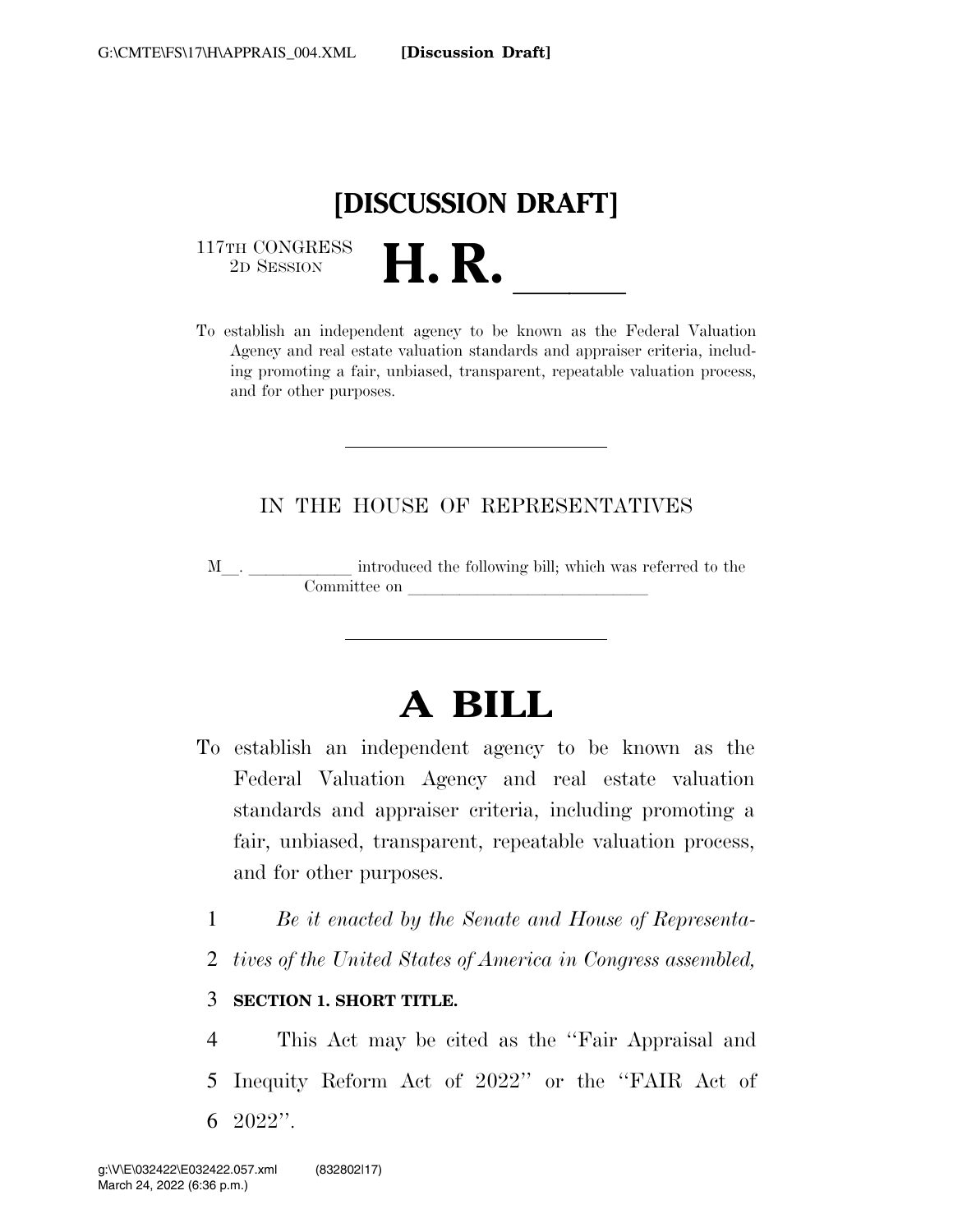$\mathfrak{D}$ 

## **SEC. 2. FEDERAL VALUATION AGENCY.**

 (a) ESTABLISHMENT.—There is established an inde- pendent agency to be known as the ''Federal Valuation Agency'', in this section referred to as the ''Agency''. The Agency shall be considered an Executive agency, as de-fined at section 105 of title 5, United States Code.

 (b) OFFICE OF FAIR LENDING.—There is established within the Agency an Office of Fair Lending, which shall—

 (1) report directly to the head of the Agency; and

 (2) oversee the Agency's fair lending super- vision and examination procedures, and the con-sumer complaint process.

 (c) RESPONSIBILITY FOR APPRAISAL STANDARDS.— The Financial Institutions Reform, Recovery, and En-forcement Act of 1989 is amended—

 (1) in section 1110(1) (12 U.S.C. 3339(1)), by striking ''Appraisal Standards Board of the Ap- praisal Foundation'' and inserting ''Federal Valu-ation Agency, by rule''; and

(2) in section 1116 (12 U.S.C. 3345)—

23 (A) in subsection (b), by striking " or en- dorsed by the Appraiser Qualification Board of the Appraisal Foundation'' and inserting '', by 26 rule, by the Federal Valuation Agency";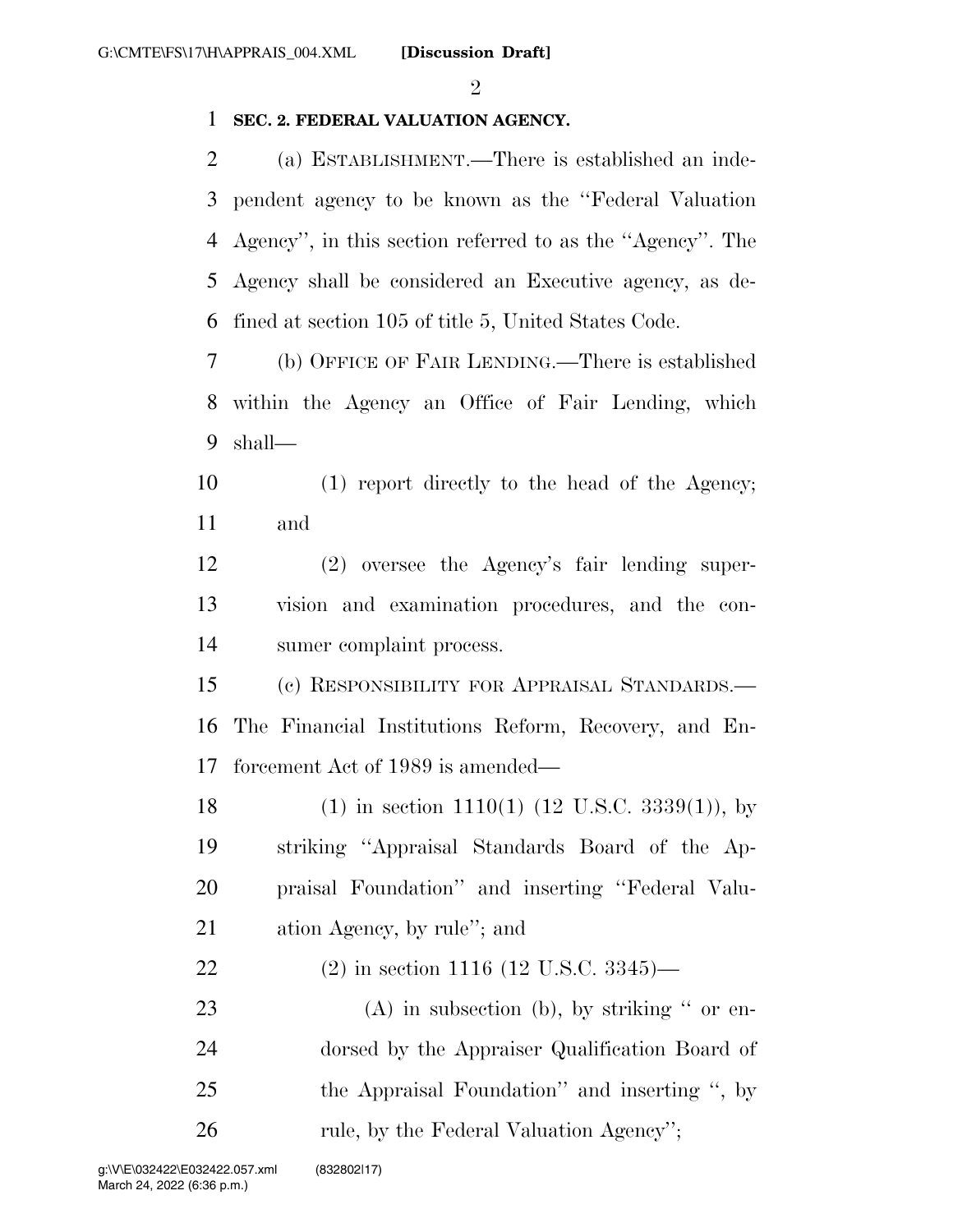**[Discussion Draft]** 

 (B) in subsection (c), by striking ''by the Appraisal Qualifications Board of The Ap- praisal Foundation'' and inserting '', by rule, by 4 the Federal Valuation Agency''; and (C) in subsection (e), by striking ''of the Appraiser Qualifications Board of The Ap- praisal Foundation. The Appraisal Sub- committee shall have the authority to enforce these requirements'' and inserting ''promul- gated by the Federal Valuation Agency''. 11 (d) CONFORMING AMENDMENTS.— (1) FINANCIAL INSTITUTIONS REFORM, RECOV- ERY, AND ENFORCEMENT ACT OF 1989.—Title XI of the Financial Institutions Reform, Recovery, and Enforcement Act of 1989 (12 U.S.C. 3331 et seq.) is amended— (A) by striking ''Appraisal Subcommittee'' each place such term appears in heading or text 19 and inserting "Federal Valuation Agency";

 (B) in section 1104(a) (12 U.S.C. 21  $3333(a)$ , by striking "subcommittee" and in-22 serting "Federal Valuation Agency";

23 (C) in section  $1109(a)(4)(B)$  (12 U.S.C. 24  $3338(a)(4)(B)$ , by striking "Subcommittee's functions'' each place such term appears and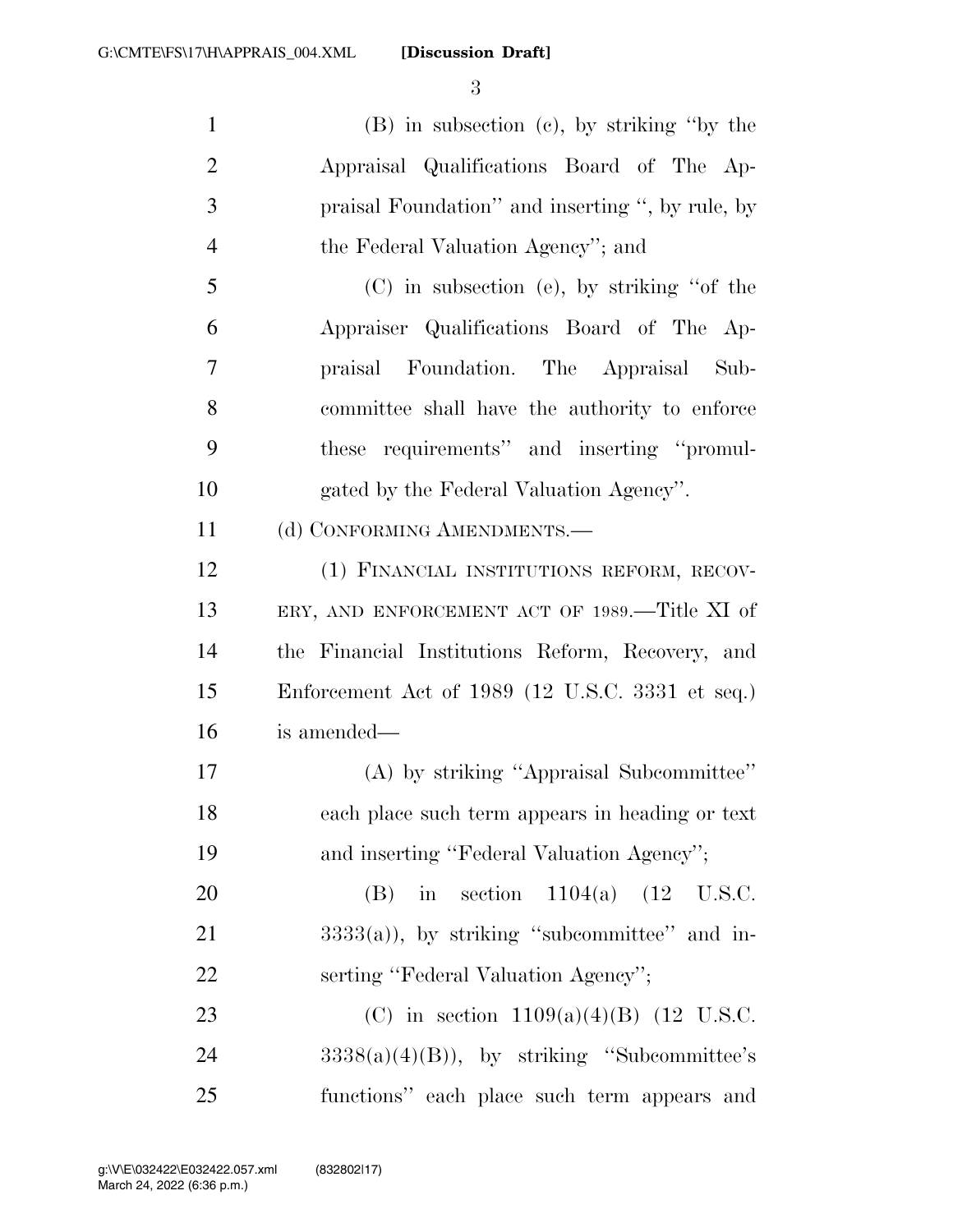| $\mathbf{1}$   | inserting "functions of the Federal Valuation"            |
|----------------|-----------------------------------------------------------|
| $\overline{2}$ | $Agency$ ";                                               |
| 3              | (D) in section $1118(e)(3)$ (12 U.S.C.                    |
| $\overline{4}$ | $3347(c)(3)$ , by striking "subcommittee" and             |
| 5              | inserting "Federal Valuation Agency";                     |
| 6              | (E) in section $1119(c)$ (12 U.S.C.                       |
| 7              | $3348(e)$ , by striking "subcommittee" and in-            |
| 8              | serting "Federal Valuation Agency"; and                   |
| 9              | $(F)$ in section 1121, by striking paragraph              |
| 10             | (2).                                                      |
| 11             | NATIONAL HOUSING ACT.—Section<br>(2)                      |
| 12             | $202(g)(2)$ of the National Housing Act (12 U.S.C.        |
| 13             | $1708(g)(2)$ ) is amended by striking "Appraisal Sub-     |
| 14             | committee of the Federal Financial Institutions Ex-       |
| 15             | amination Council" and inserting "Federal Valu-           |
| 16             | ation Agency".                                            |
| 17             | SEC. 3. NATIONAL APPRAISER REGISTRY AND FAIR HOUS-        |
| 18             | ING TRAINING.                                             |
| 19             | (a) STATE CERTIFIED REAL ESTATE APPRAISER.—               |
| <b>20</b>      | Subsection (a) of section 1116 of the Financial Institu-  |
| 21             | tions Reform, Recovery, and Enforcement Act of 1989 (12)  |
| 22             | U.S.C. $3345(a)$ is amended to read as follows:           |
| 23             | "(a) STATE CERTIFIED REAL ESTATE APPRAISER                |
| 24             | DEFINED.—For purposes of this title, the term 'State cer- |
| 25             | tified real estate appraiser' means any individual who-   |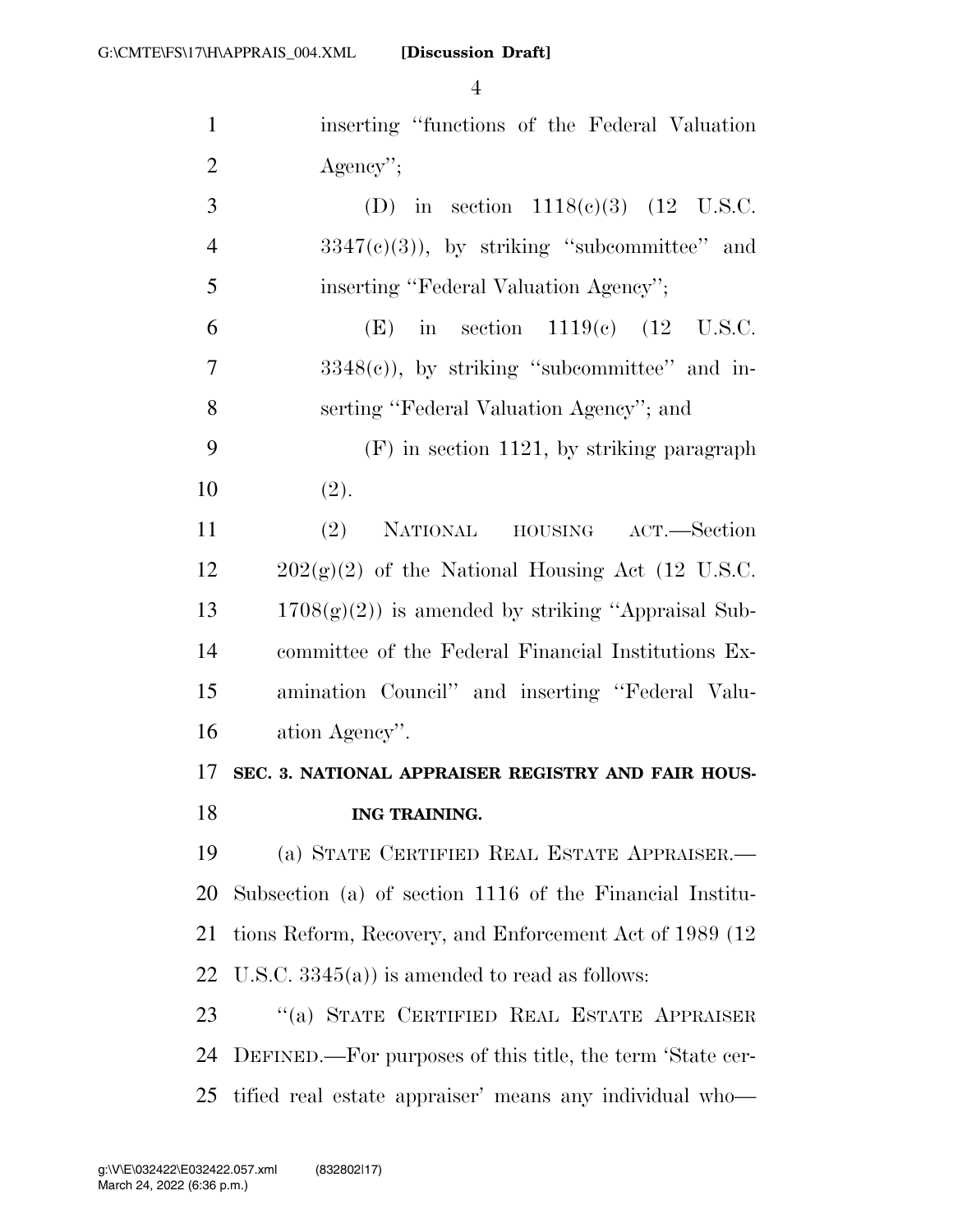| $\mathbf{1}$   | $\lq(1)$ records in a nationwide registry estab-         |
|----------------|----------------------------------------------------------|
| $\overline{2}$ | lished by the Federal Valuation Agency—                  |
| 3              | $\lq\lq$ a unique identification number that is          |
| $\overline{4}$ | also recorded on all relevant mortgage and ap-           |
| 5              | praisal transaction documents; and                       |
| 6              | $\lq\lq$ the individual's self-identified race,          |
| 7              | ethnicity, and gender;                                   |
| 8              | $\lq(2)$ in the case of an individual conducting ap-     |
| 9              | praisals through an appraisal management company,        |
| 10             | records the identification number of the appraisal       |
| 11             | management company provided by the nationwide            |
| 12             | registry on all relevant mortgage and appraisal          |
| 13             | transaction documents; and                               |
| 14             | $\cdot$ (3) has satisfied the requirements for State     |
| 15             | certification in a State or territory whose criteria for |
| 16             | certification as a real estate appraiser currently       |
| 17             | meets the minimum criteria for certification ap-         |
| 18             | proved by the Federal Valuation Agency, which min-       |
| 19             | imum criteria shall include fair housing training for    |
| <b>20</b>      | initial certification and continuing education devel-    |
| 21             | oped by the Office of Fair Housing and Equal Op-         |
| 22             | portunity of the Department of Housing and Urban         |
| 23             | Development in coordination with the Federal Valu-       |
| 24             | ation Agency, which training shall include training      |
| 25             | regarding—                                               |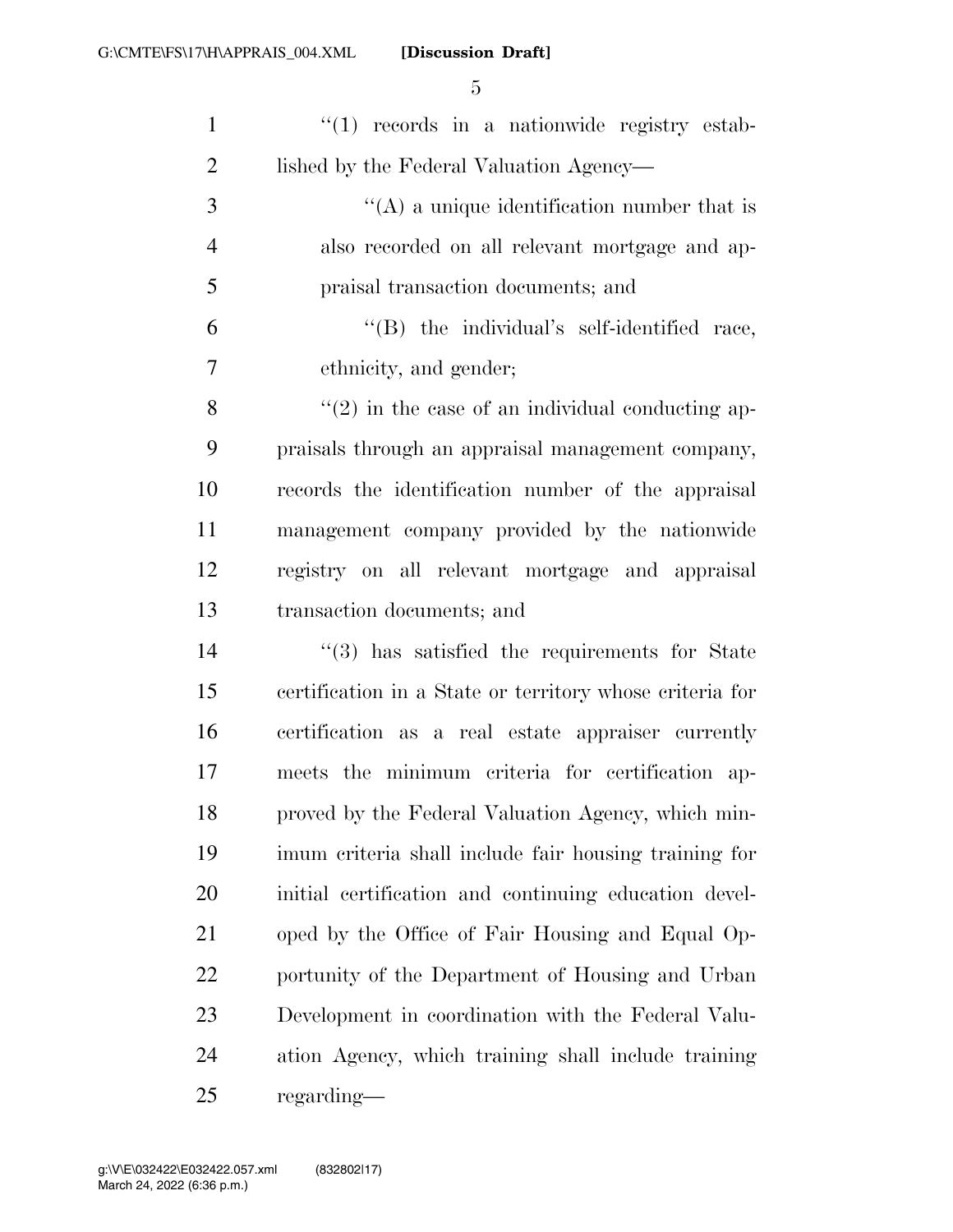| ۰. | ۰           |  |
|----|-------------|--|
| ٠  | I           |  |
| ×  | ٢<br>I<br>٧ |  |

| $\mathbf{1}$   | $\lq\lq$ the history of housing and appraisal                  |
|----------------|----------------------------------------------------------------|
| $\overline{2}$ | discrimination;                                                |
| 3              | "(B) Federal laws that prohibit appraisal                      |
| $\overline{4}$ | discrimination;                                                |
| 5              | $\cdot\cdot$ (C) examples of discrimination violations         |
| 6              | and the harmful consequences of such discrimi-                 |
| 7              | nation on consumers and the market;                            |
| 8              | $\lq\lq$ best practices; and                                   |
| 9              | "(E) an appraiser's legal duty not to dis-                     |
| 10             | criminate and the legal penalties associated                   |
| 11             | with violating such duties.".                                  |
| 12             | (b) STATE LICENSED APPRAISER DEFINED.—Sub-                     |
| 13             | section (c) of section 1116 of the Financial Institutions      |
| 14             | Reform, Recovery, and Enforcement Act of 1989 (12              |
| 15             | U.S.C. $3345(a)$ ) is amended to read as follows:              |
| 16             | "(c) STATE LICENSED APPRAISER DEFINED.—For                     |
|                | 17 purposes of this title, the term 'State licensed appraiser' |
| 18             | means any individual who-                                      |
| 19             | $``(1)$ records in a nationwide registry estab-                |
| 20             | lished by the Federal Valuation Agency—                        |
| 21             | $\lq\lq$ a unique identification number that is                |
| 22             | also recorded on all relevant mortgage and ap-                 |
| 23             | praisal transaction documents; and                             |
| 24             | $\lq\lq$ (B) the individual's self-identified race,            |
| 25             | ethnicity, and gender;                                         |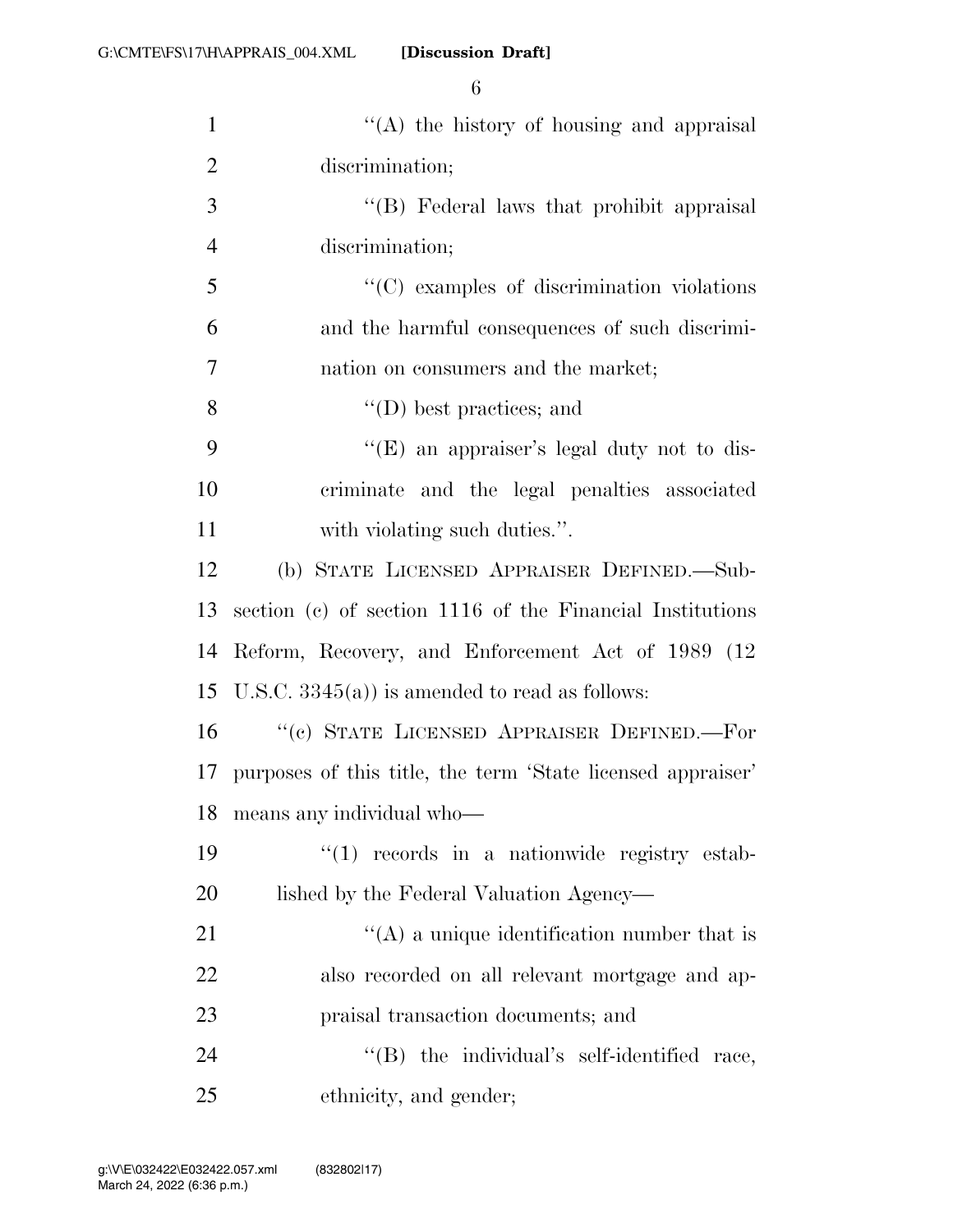$\mathcal{L}(2)$  in the case of an individual conducting ap- praisals through an appraisal management company, records the identification number of the appraisal management company provided by the nationwide registry on all relevant mortgage and appraisal transaction documents; and

 ''(3) has satisfied the requirements for State li- censing in a State or territory whose criteria for li- censing as a real estate appraiser currently meets the minimum criteria for licensing approved by the Federal Valuation Agency, which minimum criteria shall include fair housing training for initial licens- ing and continuing education developed by the Office of Fair Housing and Equal Opportunity of the De- partment of Housing and Urban Development in co- ordination with the Federal Valuation Agency, which training shall include training regarding—

18  $\langle (A)$  the history of housing and appraisal discrimination;

20 "'(B) Federal laws that prohibit appraisal discrimination;

22  $\cdot$  (C) examples of discrimination violations and the harmful consequences of such discrimi-nation on consumers and the market;

''(D) best practices; and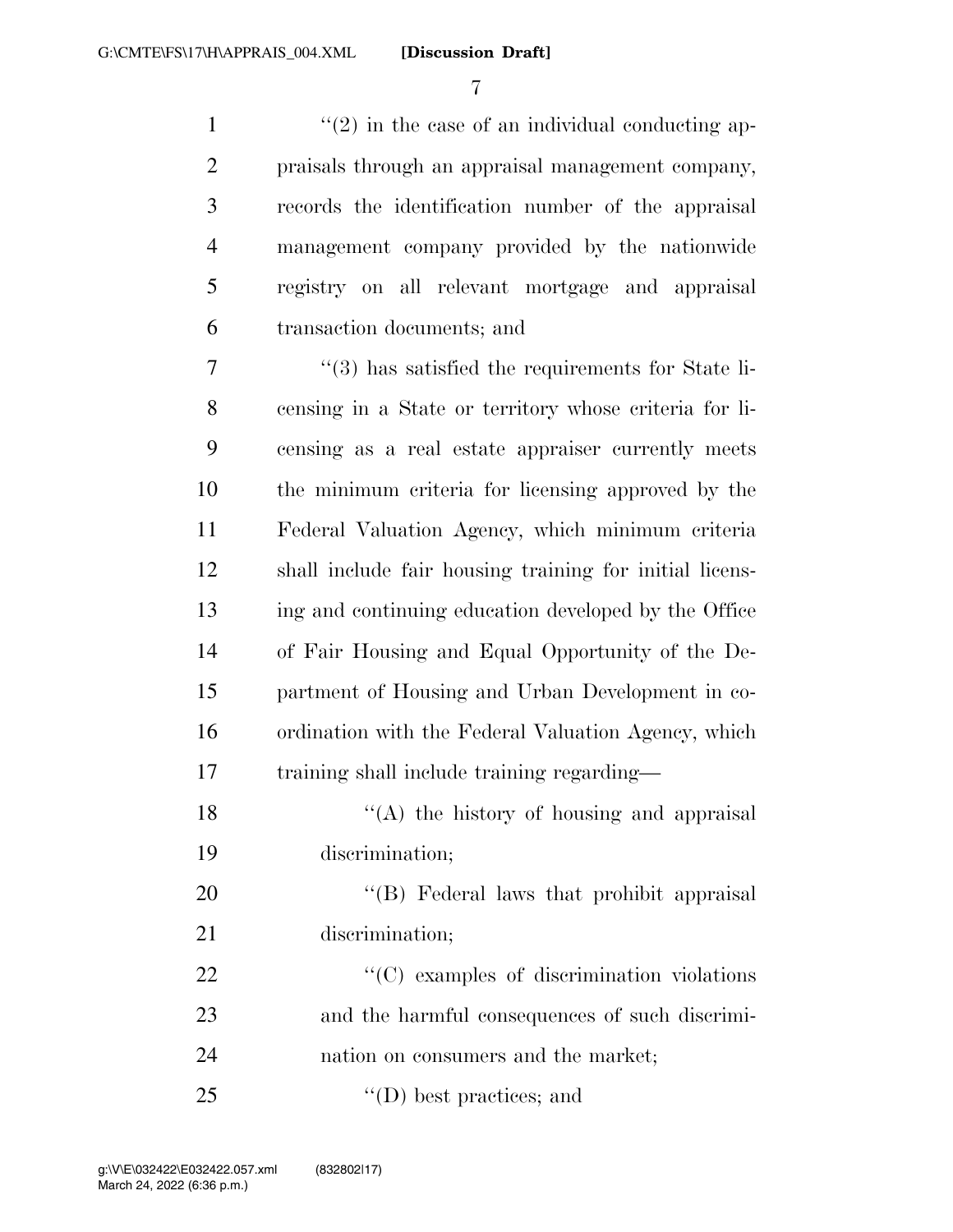1 ''(E) an appraiser's legal duty not to dis- criminate and the legal penalties associated with violating such duties.''.

 (c) REQUIREMENTS FOR APPRAISAL MANAGEMENT COMPANIES.—Section 1116 of the Financial Institutions Reform, Recovery, and Enforcement Act of 1989 (12 U.S.C. 3345) is amended by adding at the end the fol-lowing:

9 " (e) REQUIREMENTS FOR APPRAISAL MANAGEMENT COMPANIES.—Each appraisal management company shall, annually, record in a nationwide registry established by the Federal Valuation Agency the self-identified race, ethnicity, and gender of each certified or licensed ap-praiser that the company oversees.''.

## **SEC. 4. PUBLIC VALUATION DATABASE.**

 (a) IN GENERAL.—Not later than the expiration of the 24-month period beginning on the date of the enact- ment of this Act, the Director of the Bureau of Consumer Financial Protection shall coordinate with the Director of the Federal Housing Finance Agency, the Secretary of Housing and Urban Development, the Secretary of Agri- culture, the Secretary of Veterans Affairs, the Federal De- posit Insurance Corporation, the Comptroller of the Cur- rency, the Board of Governors of the Federal Reserve Sys-tem, and the National Credit Union Administration to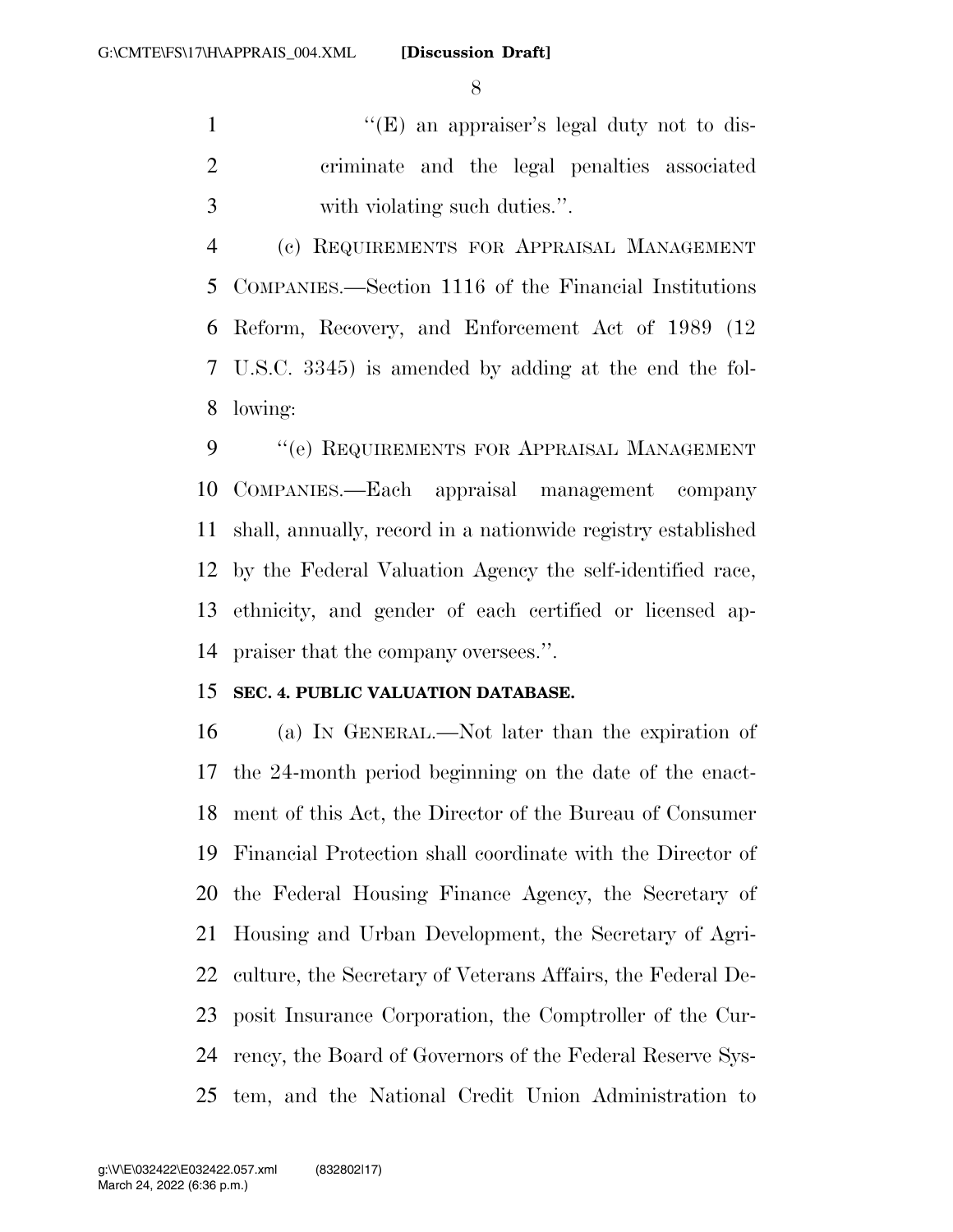jointly develop, and make publicly available online, a searchable database of valuation information, including appraisals, evaluations, automated value models, for 1-to- 4 unit single-family personal residences, including infor- mation collected by the Federal National Mortgage Asso- ciation, the Federal Home Loan Mortgage Corporation, appraisal management companies, independent apprais- ers, and automated valuation models and identifiable at the census tract level, which shall include information re-garding race and ethnicity.

 (b) UPDATING.—The Federal Valuation Agency and the Director of the Federal Housing Finance Agency shall jointly ensure that information in the database developed pursuant to subsection (a) is updated on a quarterly basis. (c) AGENCY ACCESS.—The Director of the Bureau of Consumer Financial Protection shall provide access to all information collected for the database pursuant to this section, in unredacted form, to any Executive agency (as such term is defined in section 105 of title 5, United States Code) for use for enforcement or other purposes.

21 (d) PRIVACY PROTECTION.—

22 (1) IN GENERAL.—The database developed pur- suant to subsection (a) shall not make available any personally identifiable information.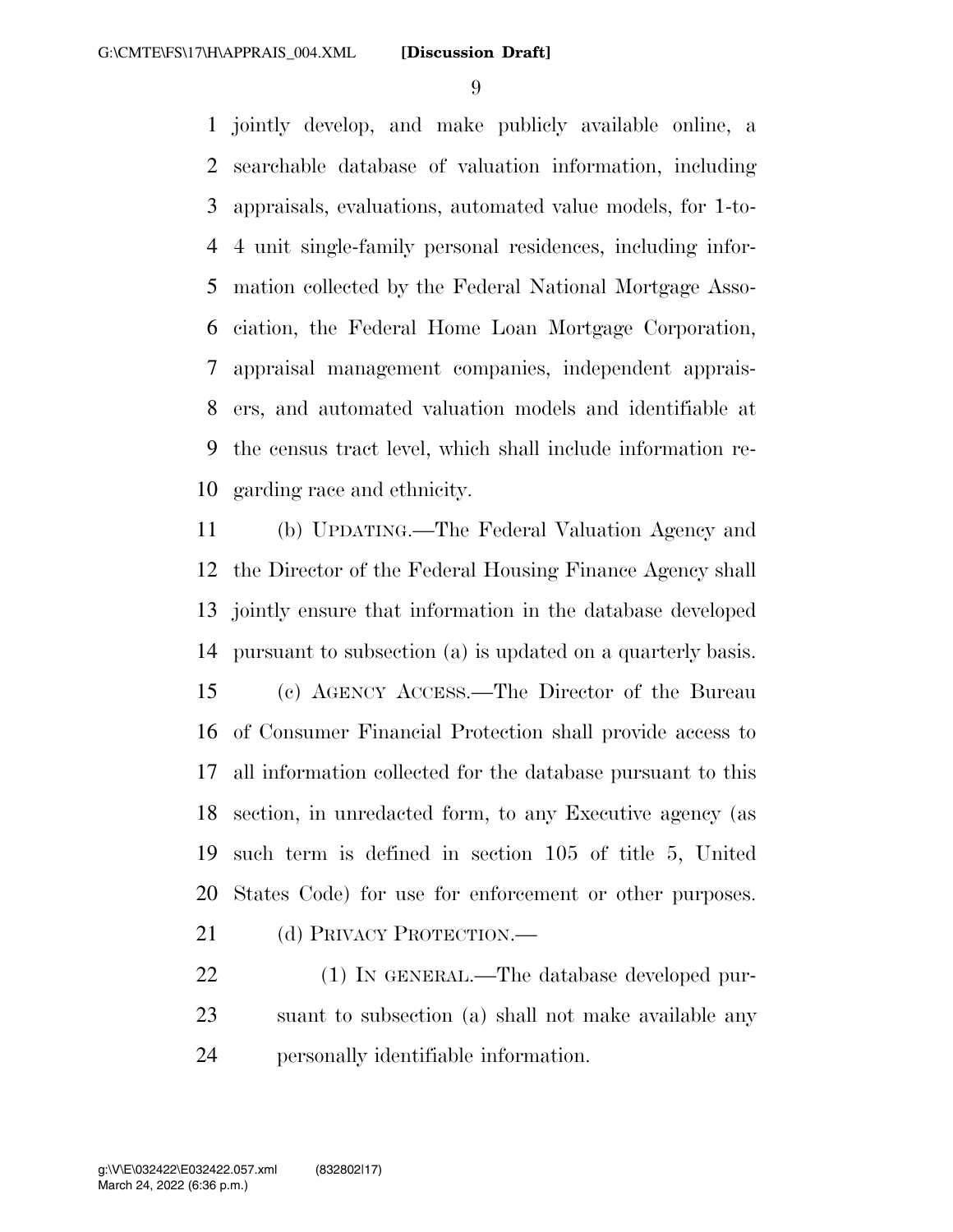(2) DISCRETION TO DELETE OR MODIFY PUB- LICLY AVAILABLE DATA.—The Director of the Bu- reau of Consumer Financial Protectionmay, at the Director's discretion, delete or modify information collected under this section which is or will be avail- able to the public, if the Director determines that the deletion or modification of the data would ad-vance a privacy interest.

 (e) AUTHORIZATION OF APPROPRIATIONS.—There is authorized to be appropriated such sums as may be nec- essary for each of fiscal years 2023 through 2028 to carry out this section.

## **SEC. 5. COLLECTION OF DIVERSITY INFORMATION.**

 (a) OFFICES OF MINORITY AND WOMEN INCLU- SION.—Section 342 of the Dodd-Frank Wall Street Re- form and Consumer Protection Act (12 U.S.C. 5452) is amended—

 (1) by redesignating subsection (g) as sub-section (h); and

 (2) by inserting after subsection (f) the fol-21 lowing new subsection;

22 ""(g) APPRAISAL INFORMATION.—The Office for each agency shall collect from the agency and make publicly available on a website of the agency information regarding the race, ethnicity, and gender diversity of appraisal ven-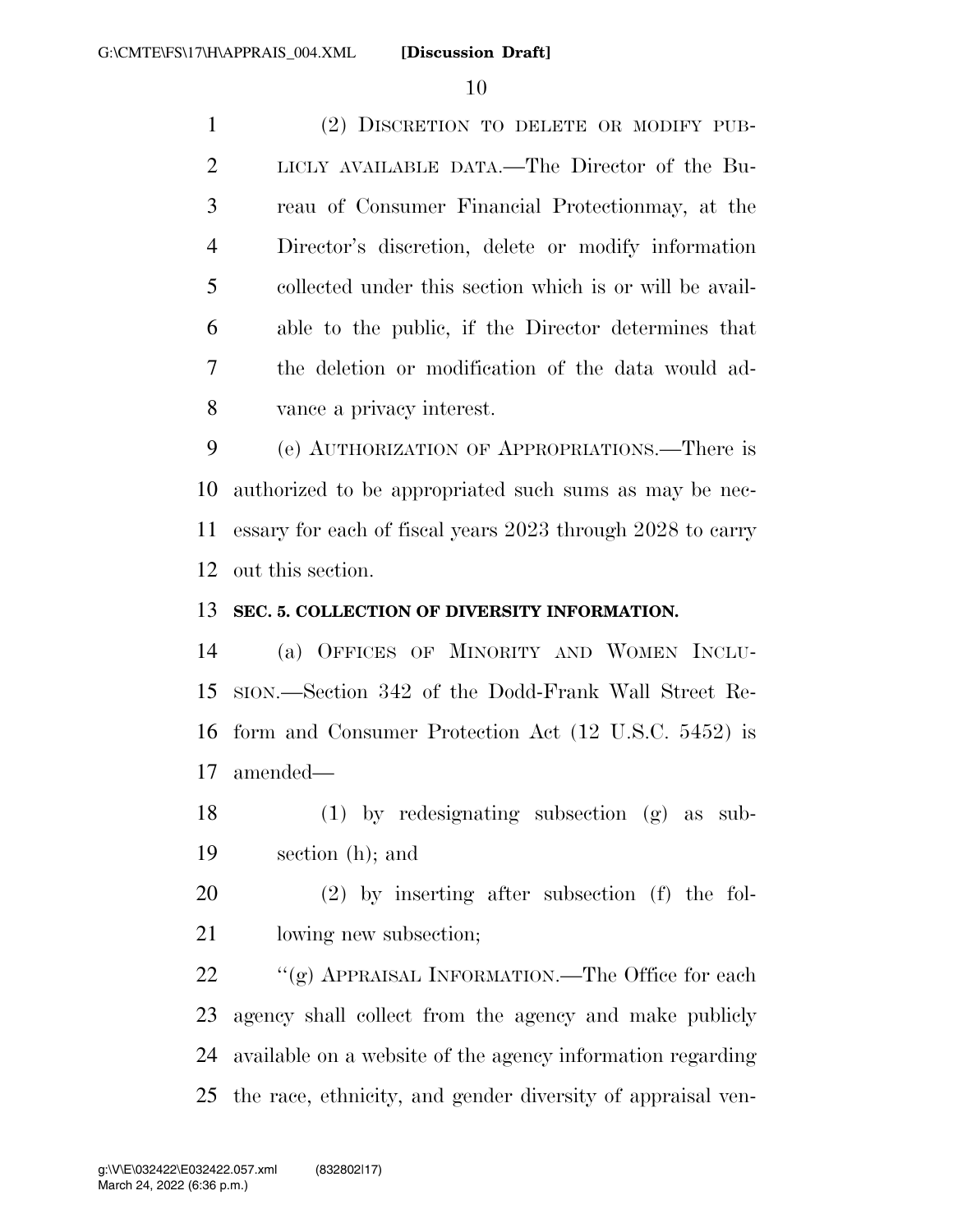dors and contractors used by the agency or entities regu- lated or supervised by the agency, including appraisal management companies, appraisal companies, providers of automated valuation models, appraiser panels, inde- pendent appraisers, and any in-house appraisers employed by the entities regulated or supervised by the agency, in- cluding depository institutions insured by the Corporation, credit unions insured by the National Credit Union Ad-ministrations, and mortgage brokers.''.

 (b) OTHER AGENCIES.—The Secretary of Housing and Urban Development, the Secretary of Agriculture, and the Secretary of Veterans Affairs shall each collect, report to the Congress on an annual basis, and make pub- licly available on a website of the agency information re- garding the race, ethnicity, and gender diversity of ap- praisal vendors and contractors used by the agency or en- tities regulated or supervised by the agency, including ap- praisal management companies, appraisal companies, pro- viders of automated valuation models, appraiser panels, independent appraisers, and any in-house appraisers em- ployed by the entities regulated or supervised by the agen-cy.

#### **SEC. 6. FUNDING FOR FAIR HOUSING TESTING.**

 (a) FHIP.—There is authorized to be appropriated such sums as may be necessary for each of fiscal years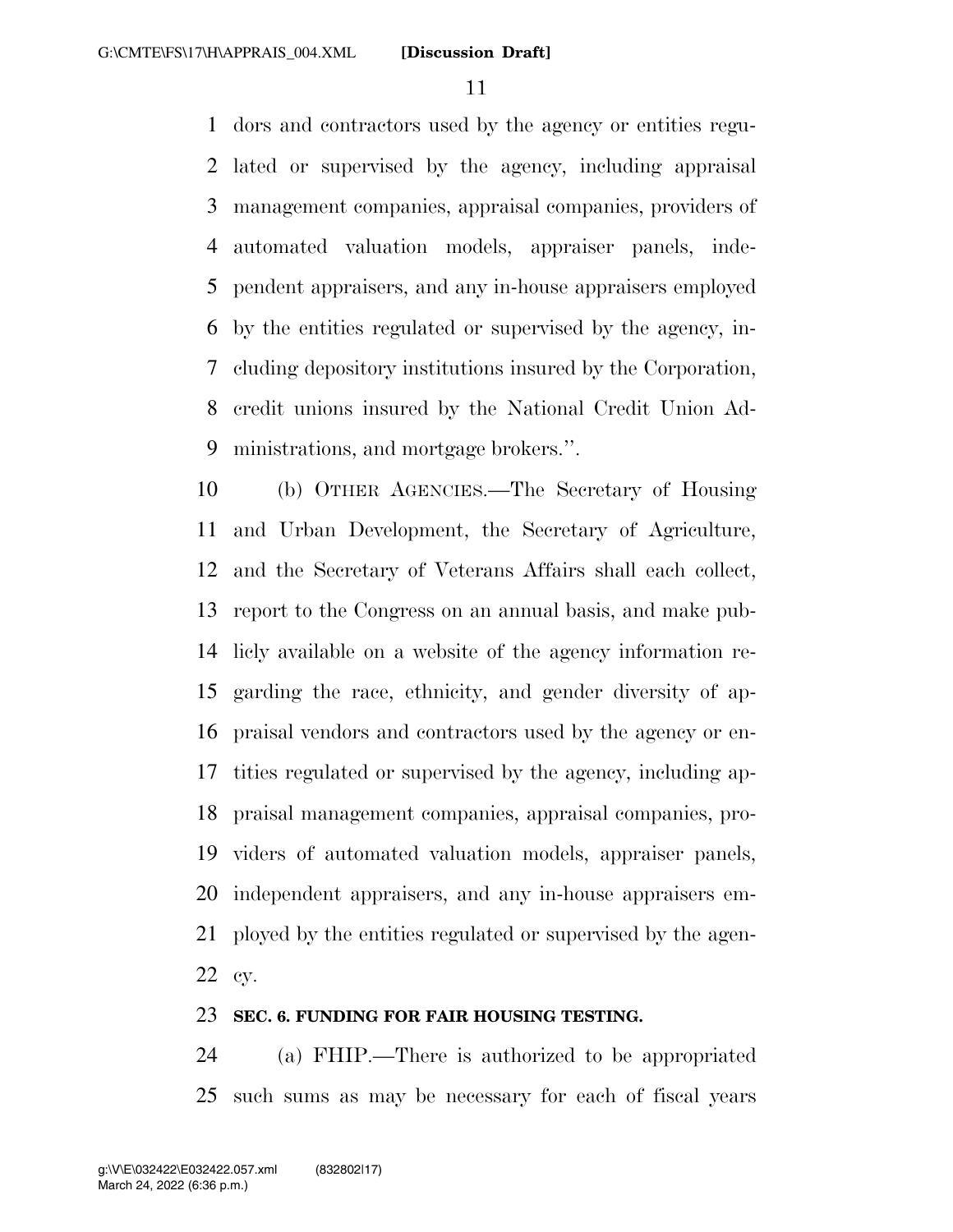2023 through 2028 for private investigation initiatives under section 561(b) of the Housing and Community De- velopment Act of 1987 (42 U.S.C. 3616a(b)) to inves- tigate discriminatory practices in the provision of real es- tate valuations, including appraisals, automated valuation models, and evaluations.

 (b) FHAP.—There is authorized to be appropriated such sums as may be necessary for each of fiscal years 2023 through 2028 for the Fair Housing Assistance Pro- gram under the Fair Housing Act (42 U.S.C. 3601 et seq.) for conducting investigations of valuations of resi- dential real property, including through appraisals, auto- mated valuation models, and evaluations, that are alleged to be in violation of section 805 of such Act (42 U.S.C. 3605).

#### **SEC. 7. PROCEDURE FOR APPRAISAL COMPLAINTS.**

 Title XI of the Financial Institutions Reform, Recov- ery, and Enforcement Act of 1989 (12 U.S.C. 3331 et seq.) is amended by adding at the end the following new section:

#### **''SEC. 1128. PROCEDURE FOR APPRAISAL COMPLAINTS.**

- 22 "(a) ESTABLISHMENT.—
- 23 "(1) DISCRIMINATION COMPLAINTS.—The Sec- retary of Housing and Urban Development shall co-ordinate with, the Director of the Federal Housing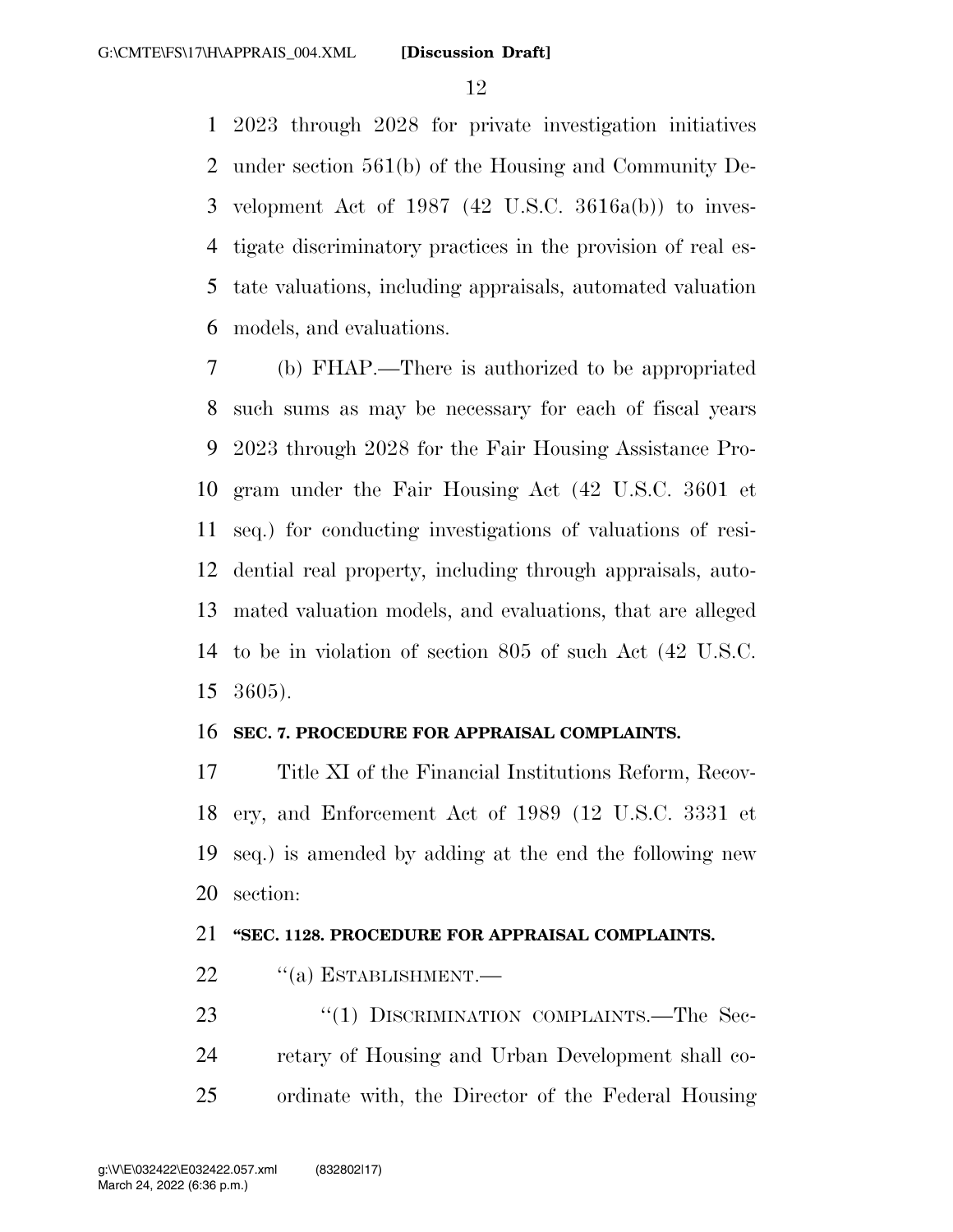Finance Agency, the Director of the Bureau of Con- sumer Financial Protection, and the head of the Federal Valuation Agency, in consultation with any other Federal and State agencies such officers deter- mined to be relevant, shall establish a single Federal complaint procedure that provides for individuals to report suspected discrimination in the provision, management, and approval of real estate valuations, including appraisals, automated valuation models, evaluations, and appraiser misconduct.

11 "(2) OTHER COMPLAINTS.—The head of the Federal Valuation Agency shall establish a complaint procedure that provides for individuals to report sus- pected misconduct not involving discrimination in the provision, management, and approval of real es- tate valuations, including appraisals, automated valuation models, evaluations, and appraiser mis-conduct.

 ''(b) REQUIREMENTS.—The procedure established 20 pursuant to subsection  $(a)(1)$  shall require—

 "(1) referral of any complaint regarding ap- praiser misconduct or discrimination in the provision of a real estate appraisal received by any State ap- praiser regulatory agency, including any State ap-praiser certifying and licensing agency, within 48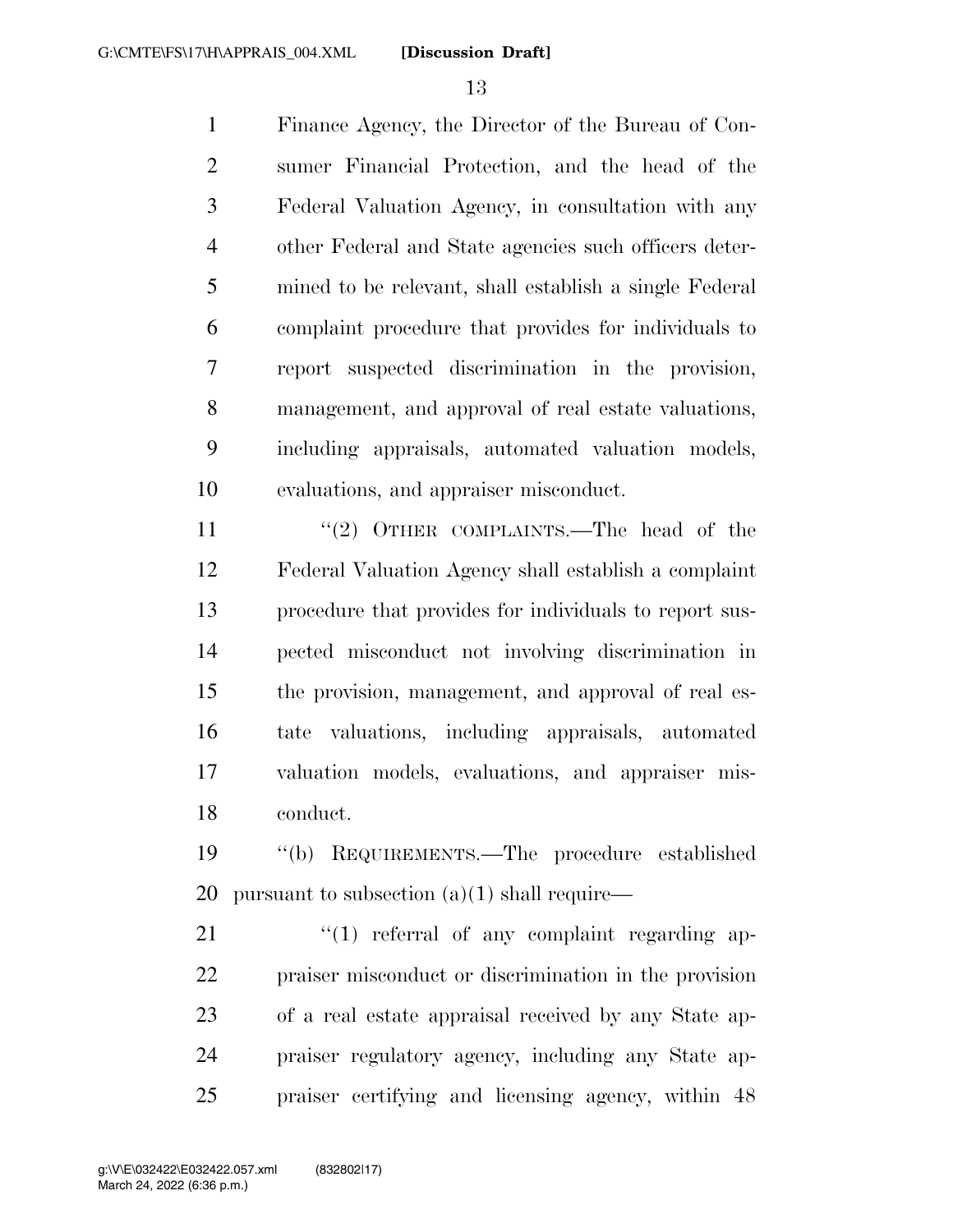hours (not including weekends or legal public holi- days) of such receipt, to the Federal procedure es- tablished pursuant to this section;  $\frac{4}{2}$  ''(2) that investigation of any such complaint

 shall include a full review of the appraisals con- ducted within the preceding 24 months by the ap-praiser involved; and

8 "(3) resolution of complaints within 100 days of receipt under such procedure.

 ''(d) REGULATIONS.—The officers specified in sub- section (a) shall jointly issue regulations establishing the procedure required under this section not later than the expiration of the 6-month period beginning on the date of the enactment of this section.''.

#### **SEC. 8. PENALTIES FOR APPRAISAL DISCRIMINATION.**

 Subtitle E of title IX of the Financial Institutions Reform, Recovery, and Enforcement Act of 1989 (12 U.S.C. 1833a) is amended by adding at the end the fol-lowing new section:

## **''SEC. 952. PENALTIES FOR APPRAISAL DISCRIMINATION.**

21 "(a) AGENCY ENFORCEMENT.—

22 "(1) HUD AND CFPB.—In a civil action under the Fair Housing Act (42 U.S.C. 3601 et seq.) brought by the Secretary of Housing and Urban De-velopment or the Attorney General, or a civil action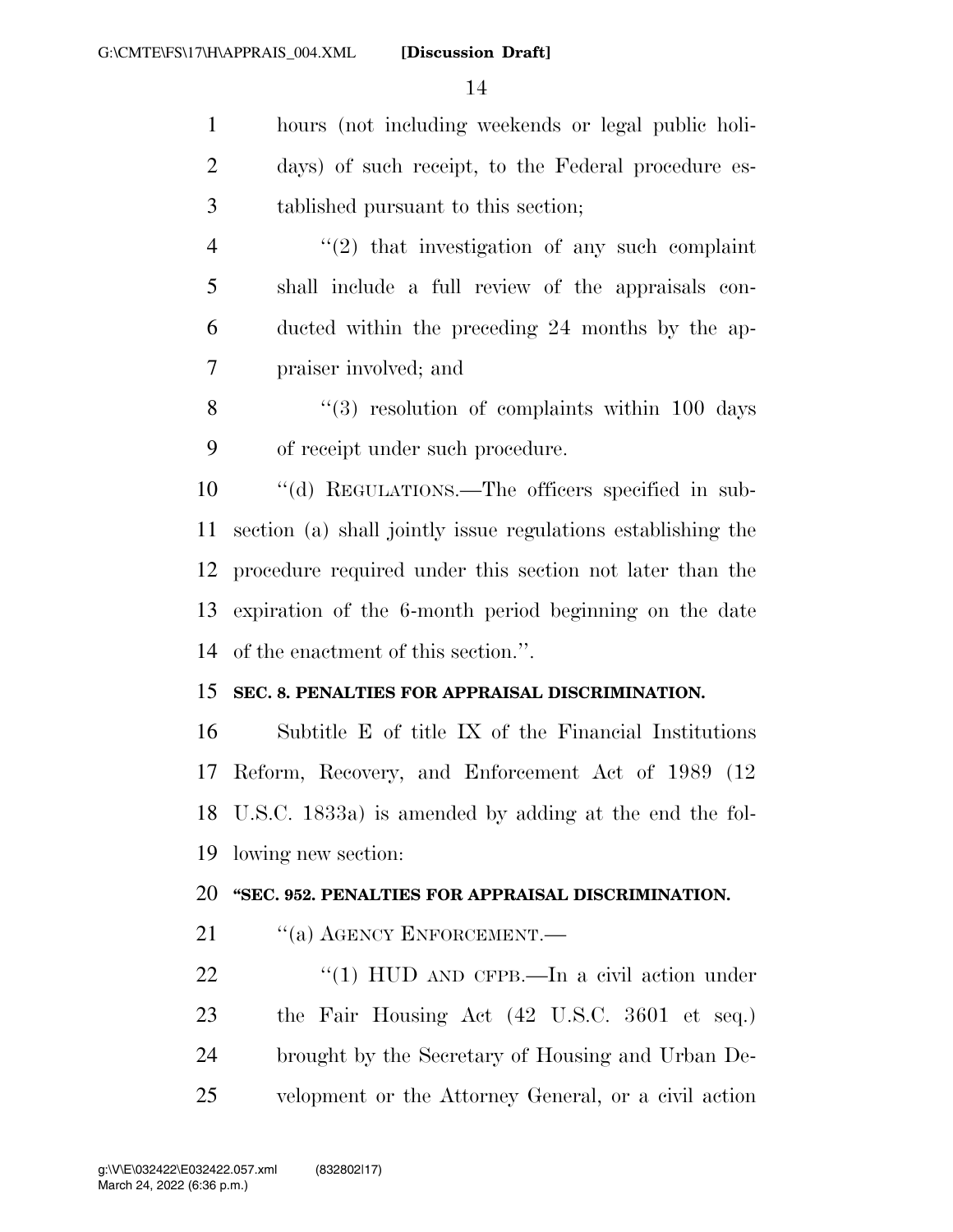under the Equal Credit Opportunity Act (15 U.S.C. 1691 et seq.) brought by the Director of the Bureau of Consumer Financial Protection, with respect to a discriminatory housing or lending practice, within the meaning of such term under the Fair Housing Act and the Equal Credit Opportunity Act, relating to a real estate-related transaction involving the valuation of residential property, damages to be awarded to the victim of such discriminatory hous- ing practice shall include an amount that is not less than the difference between the corrected valuation of the property and the discriminatory or improper valuation of the property.

14 ''(2) DAMAGES IN FAIR HOUSING ACT ADMINIS- TRATIVE ACTION.—In the case of an order for relief 16 under section  $812(g)$  of the Fair Housing Act (42) 17 U.S.C.  $3612(g)$  with respect to a discriminatory housing practice relating to a real estate-related transaction involving the valuation of residential property, damages to be awarded to the aggrieved 21 person shall include an amount that is not less than 22 the difference between the corrected valuation of the property and the discriminatory or improper valu-ation of the property.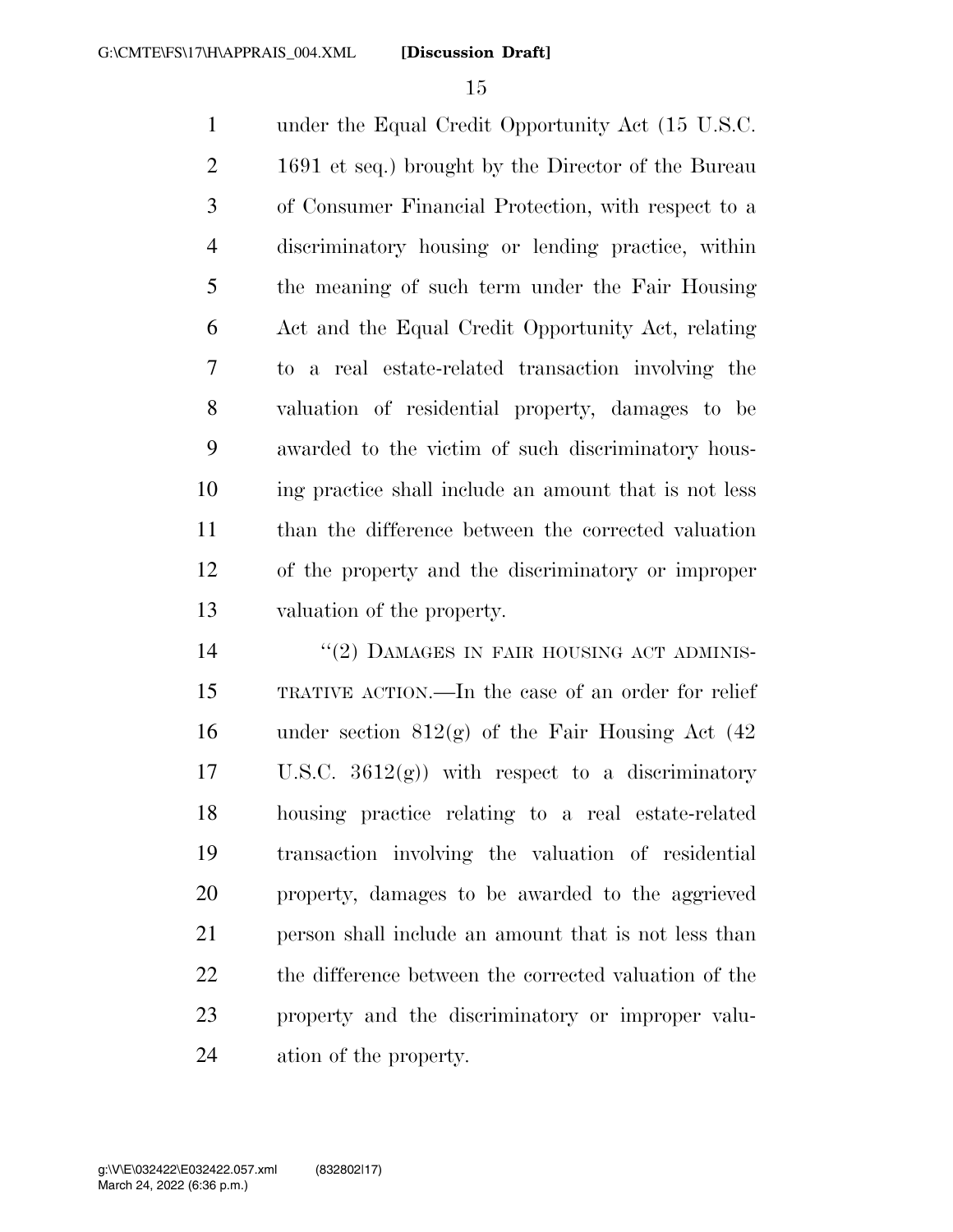1 ''(3) ADDITIONAL PENALTIES.—A penalty 2 3 4 5 6 under this subsection shall be in addition to any other available civil remedy or any available criminal penalty, and may be imposed whether or not the Secretary, Attorney General, or Director imposes other administrative sanctions.

7 ''(b) ENFORCEMENT BY PRIVATE PERSONS.—

8 9 10 11 12 13 14 15 16 17 18 19 20 21 22 ''(1) CIVIL ACTION.—An aggrieved person may commence a civil action in an appropriate United States district court or State court not later than 5 years after the occurrence or the termination of an alleged discriminatory housing practice, within the meaning of such term under the Fair Housing Act (42 U.S.C. 3601 et seq.), relating to a real estaterelated transaction involving the valuation of residential property, to obtain appropriate relief with respect to such discriminatory housing practice, and any damages to be awarded to the plaintiff under such an action shall include an amount that is not less than the difference between the corrected valuation of the property and the discriminatory or improper valuation of the property.

23 24 ''(2) DAMAGES IN FAIR HOUSING ACT AC-TION.—In a civil action under section 813(a) of the 25 Fair Housing Act (42 U.S.C. 3613(a)) with respect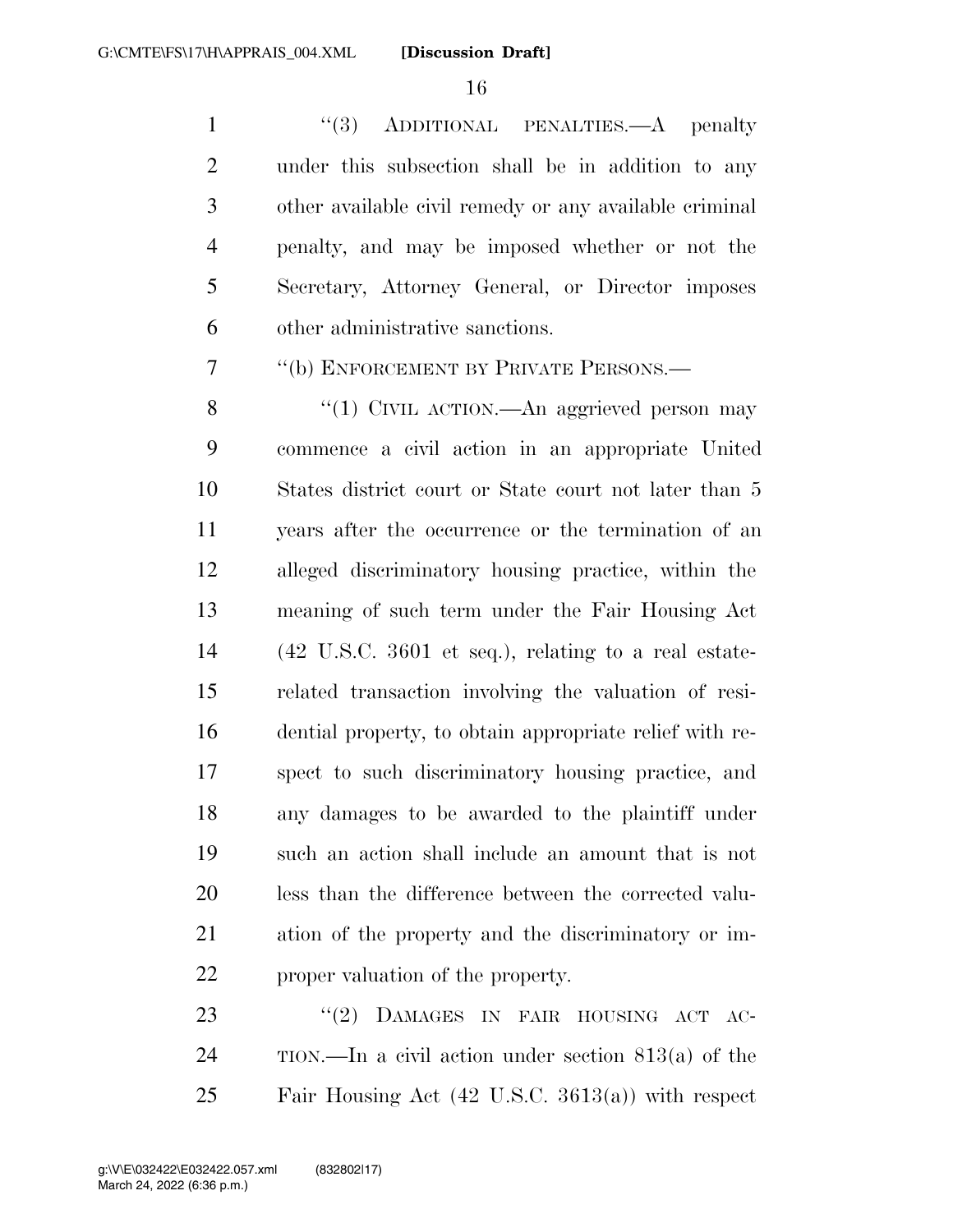to a residential real estate-related transaction involv- ing the appraisal of residential real property, dam- ages to be awarded to the plaintiff shall include an amount that is not less than the difference between the corrected valuation of the property and the dis-criminatory or improper valuation of the property.''.

# **SEC. 9. ANNUAL REPORTING ON DISCRIMINATION.**

 Section 1128 of the Financial Institutions Reform, Recovery, and Enforcement Act of 1989, as added by the amendment made by section 7 of this Act, is amended by inserting after subsection (b) the following new subsection: ''(c) ANNUAL REPORT.—The head of the Federal Valuation Agency and the Secretary of Housing and Urban Development shall jointly submit a report annually to the Congress that identifies the number of complaints regarding discrimination and misconduct in the provision of real estate appraisals received in the preceding year by the procedure established pursuant to this section and any actions that were taken to resolve such complaints, includ- ing the enforcement of penalties and the suspension or revocation of any appraiser licenses or certifications.''.

## **SEC. 10. MEDIA AND EDUCATION CAMPAIGN.**

 There is authorized to be appropriated to the Sec- retary of Housing and Urban Development \$2,000,000 for fiscal year 2023 for the Office of Fair Housing and Equal